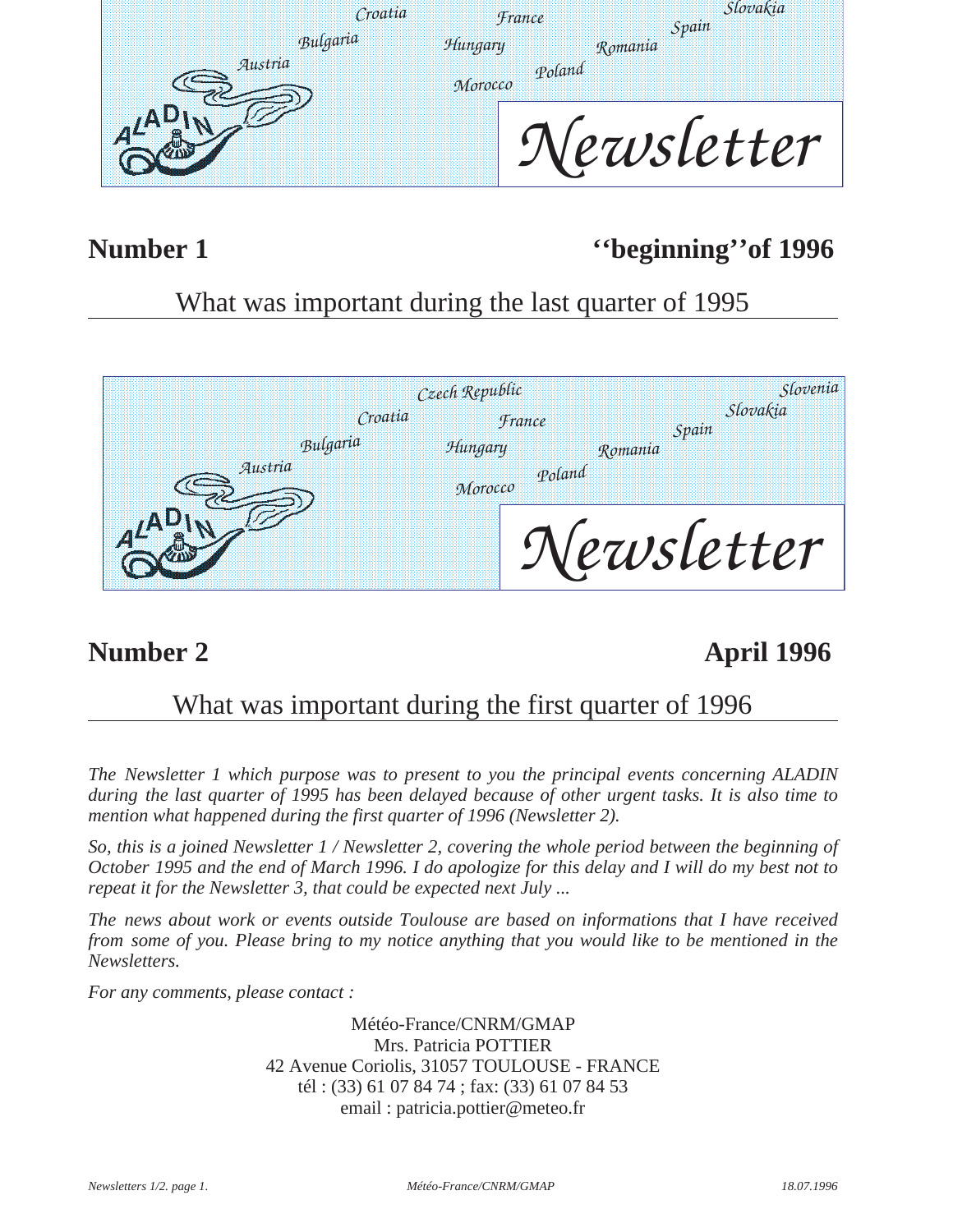#### **Welcome in the ALADIN project !**

On the 10th October of 1995, in Palma de Majorque (Spain), the Instituto Nacional de Meteorologia officially joined the ALADIN team and became its 12th member.

Who will be the 13th (!) member ?... Nothing decided yet, but it could be one of the two services who are now increasing their contacts with our team. Next month, two Belgian colleagues will spend one week with the ALADIN team in Toulouse. The potential cooperation with Portugal will be evaluated through a four month stay in Toulouse for one of our Portuguese colleague.

#### **Money Funding asked for some cooperations based on the ALADIN project**

#### *1. INCO-COPERNICUS concerted action, so-called ''ALADIN-INCO''*

A concerted action proposal was submitted to the INCO-COPERNICUS call in Brussels at the end of February. The title of this project is ''Improved real time protection against short range diffusion of radio-nuclide pollutants through the co-operative development and operational use of an advanced numerical weather prediction system for Central Europe'' and its acronym is ''ALADIN-INCO''. Its coordinator is Jean-François Geleyn and the 150 page document has been registered under the reference number 3271.

Our proposal was drawn up following the eligibility and the scientific criteria for this sort of proposals. Its aim was thus to foster the development, trial and implementation of a system able to provide very detailed wind output, trajectories and dispersion characteristics for already known potential sources of radio-nuclide pollution ... in case of hopefully only theoretic case of accident. The basic idea is to use the flexibility provided by the ALADIN model to build a four level system, three of them being of meteorological nature and preparing the last step of environmental protection. From the meteorological point of view, the proposed system consists in a chain of models : global model of Météo-France, RC-LACE or SELAM application and very local use of ALADIN on workstations.

Thus, the EC support was requested at three levels :

- globally, to ensure that the research and development effort of the whole ALADIN project will get and use a feed-back from the foreseen specific applications through allowances for scientific visits in Toulouse and participation to co-ordination meetings;
- at the regional level, to support successful operational implementations of the RC-LACE and SELAM home application of ALADIN by covering part of the telecommunication costs induced by the proposal;
- locally, to allow the most effective interaction between the involved National Meteorological Services and the relevant bodies in charge of protection against radio-nuclide dispersion, in order to make the most timely and effective use of the produced meteorological and trajectory/diffusion data in any of these countries.

The fifteen partners are : Météo-France, Central Institute of Meteorology and Geodynamics of Austria, Federal Ministry of Health and Consumer Protection of Austria, National Institute of Meteorology and Hydrology of Bulgaria, Ministry of Environment of Bulgaria, Czech Hydrometeorological Institute, National Radiation Protection Institute of Czech Republic, Hungarian Meteorological Service, Ministry for Environment and Regional Policy of Hungary,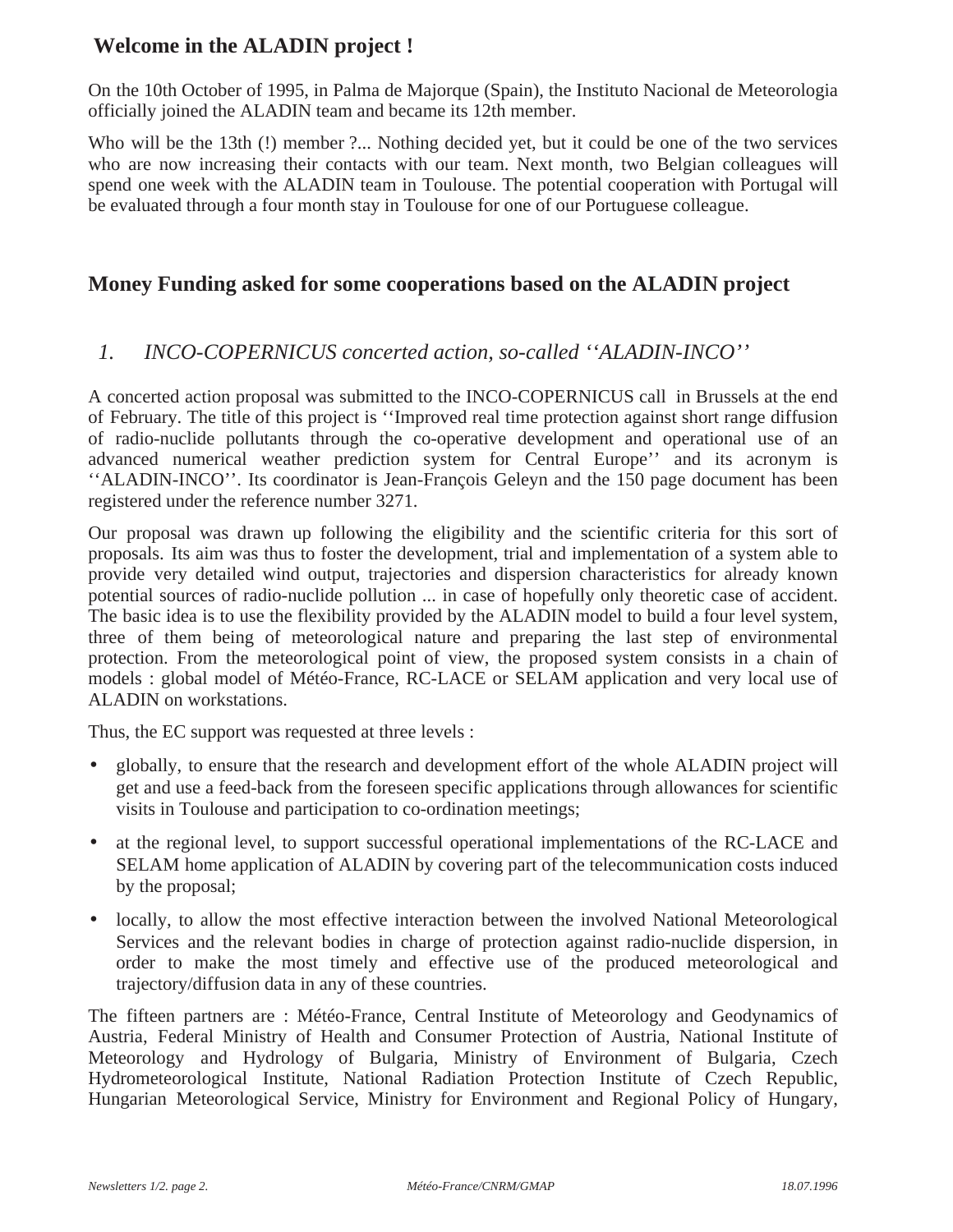National Institute of Meteorology and Hydrology of Romania, Romanian Electricity Authority, Slovak Hydrometeorological Institute, Nuclear Regulatory Authority of Slovakia, Hydrometeorological Institute of Slovenia and Krsko Nuclear Power Plant of Slovenia.

The Brussels experts decision can be expected for June. We do hope that this huge work will be accepted and everybody here keeps his fingers crossed for its success and to avoid answering to the next INCO-COPERNICUS in March 1997.

#### *2. INCO-COPERNICUS keep-in-touch, so-called ''ALADIN-KIT''*

A keep-in-touch for the previous EU PECO-Action ''Validation and pre-operational evaluation of a fine mesh spectral limited area numerical weather prediction model used in dynamical adaptation'' was submitted to the same INCO-COPERNICUS call, under the Acronym ''ALADIN-KIT'. Its coordinator is Joël Hoffman and its registration number is 0142. It consisted in a 70 page document that every partner should have received at the beginning of March.

The involved institutions (Météo-France, Danish Met. Institute, NIMH of Bulg. A. S., Czech H.M.I., Magyar K.M.S., I.M.W.M. of Poland, N.I.M.H. of Romania, Slovak H.M.I.) are mostly the ones participating to the previous PECO-Action, with the new constraint to have at least two partners from the European Union.

The principle of these actions was to permit people who had profited to a (successful) PECO-Action to ''keep-in-touch'', thanks to some funding offered by an INCO-COPERNICUS action. Our proposal consisted in asking funds to allow participation of one person from each participating country to two EWGLAM meetings and to other meetings which could be organized at half-time between the two EWGLAM meetings. The total requested is about one third of the PECO grant. All requested sums are for travel and expenses, except for those who will organize EWGLAM/SRNWP meetings for which a special paragraph of meeting support has been mentioned.

Hopefully we shall benefit from the success of the PECO action, reflected in the final report that was appended to our proposal. As for ''ALADIN-INCO'', we can expect to have the results of its evaluation next June.

#### *3. ''Réseau-Formation'Recherche'' : PhD Studies*

The previous ''Réseau Formation Recherche'' supported the funding of the PhD studies between November 1992 and December 1995. These studies, besides their theoretic and scientific contents, have induced very important concrete outcomes for the use of ALADIN. The four PhDs have been, or are about to be defended.

Last February, the French Ministry of ''Education Nationale, Enseignement Supérieur et Recherche'' accepted our proposal for another ''Réseau Formation Recherche''; it consists in financing five new PhD studies.

Before presenting these new PhD projects, let us remind the previous ones and underline, rather than their scientific contents that could be found in the PhD reports, their outcomes in the ALADIN project :

- Radmila Bubnova worked on ''Use of the Hydrostatic Pressure Coordinate for Integration of the Elastic Model of the Atmospheric Dynamics in the Framework of the Numerical Weather Prediction System ARPEGE/ALADIN'', this is important for the use of ALADIN below 10 Km resolution and to maintain the compatibility with a Hydrostatic operational model.
- Mihaela Caian compared two solutions for fine scale modelling (''Variable Mesh or Limited Area Model : Which Solution to Choose for the Forecast on the Fine Scale'') and justified the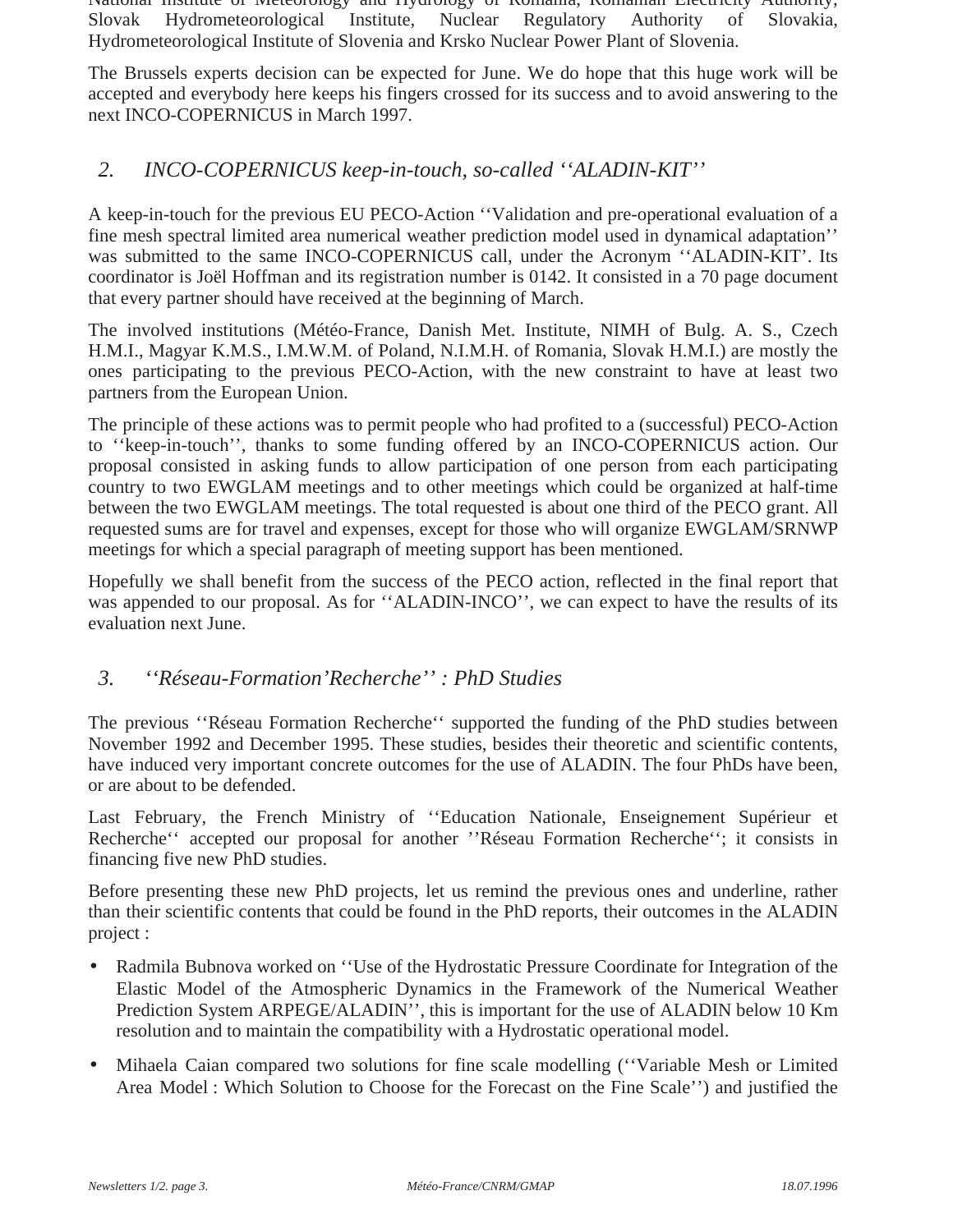ALADIN development for fine scale modelling by determining the limit of applicability of the stretching, method used operationally in ARPEGE.

- Elena Cordoneanu : "Study of the Thermal Circulations above the Carpathian-Black Sea Area by Using the Model ALADIN''; she demonstrated the ability of ALADIN to reproduce breeze effects and verified the consistency of its response.
- Andras Horanyi performed some ''Sensitivity Studies''; at this occasion, he developed the adjoint and tangent linear parts of ALADIN (adiabatic part) and used it for sensitivity studies such as detection of critical areas (amplification of frontal waves).

These four studies contributed to ALADIN model as we use it now, but in a quite independent way from one another. The next five PhD projects are more linked together.

- Doina Banciu (Romania) : Validation of the Hypothesis Used in the Parametrization for Large-scale and Mesoscale via a version ''Large Eddy Simulation'' of the ALADIN model. Importance of Non-Hydrostatics in Certain Case Studies,
- Marta Janiskova (Slovakia) : Utilization of Simplified, Differentiable and Sufficient Realistic Physics in the Frame of Incremental Four-dimensional Variational Data Assimilation,
- Mark Zagar (Slovenia) : Prediction of Small Scale Events through Second-Level Dynamical Adaptation of the Steady State Planetary Boundary Layer.
- Filip Vana (Czech Rep.) : The Dynamical and Physical Control of Kinetic Energy Spectra in a NWP Spectral semi-Lagrangian Model,
- Ilian Gospodinov (Bulgaria): subject linked to semi-Lagrangian technique, still to be specified.

Thanks to this funding, they will begin (or continue) their PhD this summer or this autumn and we can expect the first ones to be defended from the end of 1998 and, of course, interesting outcomes for ALADIN much before.

#### *4. Embassies support*

As usual, the documents for embassies support have been submitted by DGS/IE in Météo-France to the relevant authorities. The requests are waiting for some political and financial decisions in the French Ministries but seem to be accepted in principle. With the administrative delays, we cannot hope using these fundings before, next July. More details should be asked directly to DGS/IE (arlette.rigaud@meteo.fr).

#### **The (pre-) operational ALADIN models on big computers**

This is the present situation ... but many changes are expected within the next months. The domains can be seen on *Figure 4*.

#### *1. Pre-Operational test on ALADIN-FRANCE in Météo-France*

ALADIN-France is in pre-operational test since the 11.03.96 on the CRAY C98 computer in Météo-France. Its domain is centered at the pole of dilatation of ARPEGE with a 12.7 Km mesh size and 169\*169 points (extension zone excluded) and covers a zone of around 2100\*2100 Km. It has 27 levels (the ones of ARPEGE). It is integrated until 36 hours twice a day. Its time-step is 491 s, thanks to the recently implemented two-time-level semi-Lagrangian version. The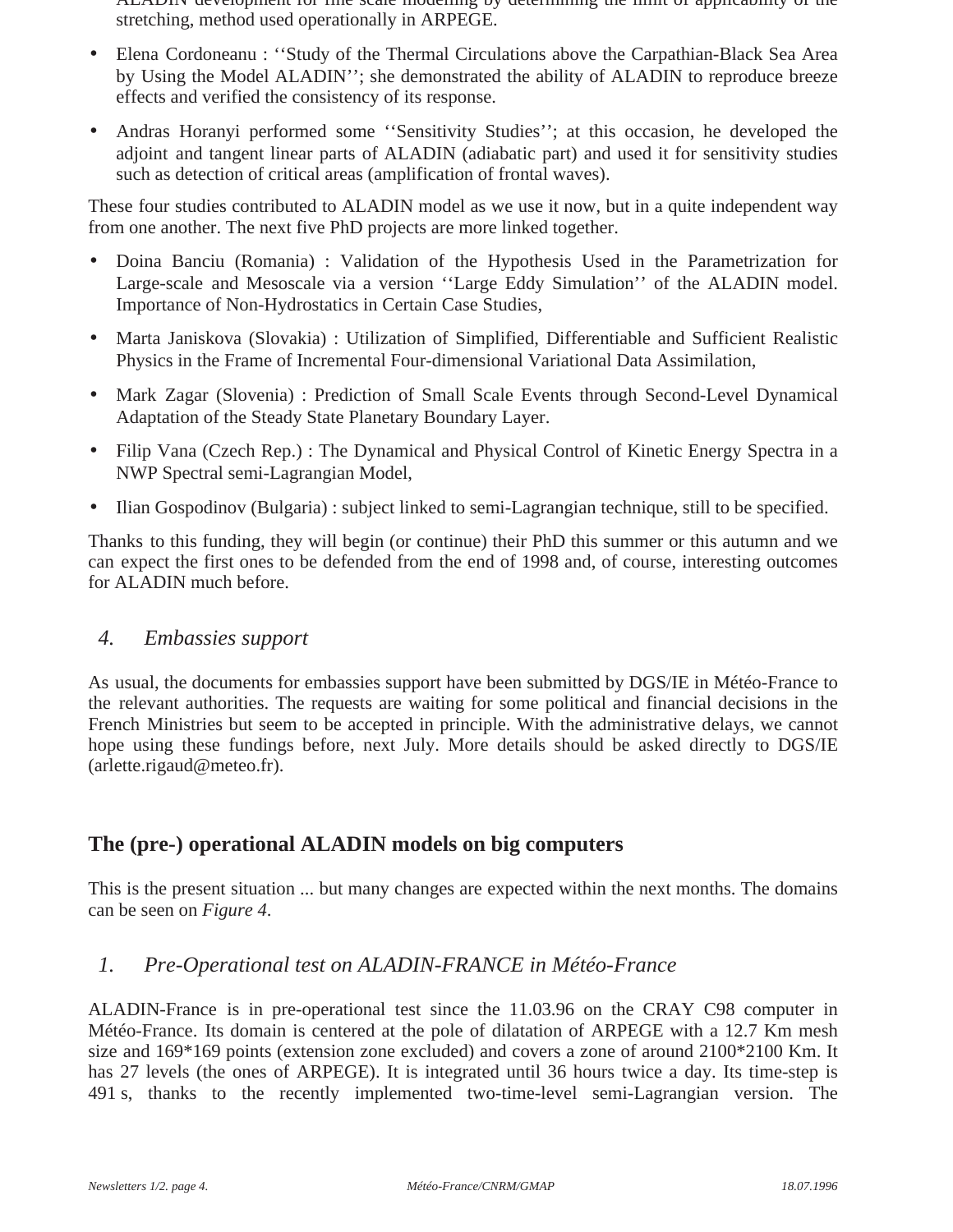initialization is realized following a new double filtering & Dolf-Chebychev Digital Filter technic. The coupling files are still prepared via the configuration 926 (E926) that will soon be replaced by the ''E927'' version of Full-Pos) from the ARPEGE files every 3 hours. Full-Pos is already used as a post-processing operator. The forecast (coupling and integration until 36 hours) is run in around 5000s CPU and remains less than 20 minutes in machine (the results are available before 5.00 UTC in the morning ... they will be soon available earlier when some changes are introduced in the operational suite).

#### *2. Pre-Operational ALADIN-CEE in Météo-France*

The ALADIN-CEE in Météo-France presently running on Météo-France C98 presents the same characteristics as ALADIN-France except (of course) for the domain (18.3 Km mesh size and 205\*189 points for 3700\*3500 Km) and therefore for the time-step (720 s). After less than 4500 s CPU and a quarter of an hour in machine, the coupling and the forecast are run until 36 hour range and GRIB files, maps and pseudo-TEMPs are prepared and sent to our partners at around 4.00. It will be replaced by ALADIN-LACE.

#### *3. Pre-Operational ALADIN-MAROC in Météo-France*

Since last December, the ALADIN-Maroc is running daily on Météo-France C98. Its characteristics are the same as ALADIN-France and ALADIN-CEE, except for the domain (149\*149 points for 2800\*2800 Km), the mesh size (18.8 Km) and the time-step (720 s). In around 2700 s CPU, the 36 hour forecast (including coupling) is reached and with less than a quarter of an hour in machine, products are ready to be sent to Morocco. This configuration is a temporary one, waiting for ALADIN-Maroc to be entirely implemented in Morocco.

#### *4. Pre-Operational ALADIN-MAROC in Maroc-Météo*

Before this summer, our Moroccan colleagues hope to have a similar ALADIN-Maroc running twice a day in Casablanca, but with a data assimilation cycle. Their operational suite will run four data assimilation cycles (for 0, 6, 12 and 18 UTC) similar as the ARPEGE ones, each coupling file provided by ARPEGE being transformed in an ALADIN guess by CANARI procedure (introducing later local observations). Then, the model will be integrated until 36 hour range and followed by a Full-Pos processing of the results. Up to now, this suite is partly run in Toulouse (coupling with ARPEGE files, preparing the coupling and the observation files) but the assimilation cycle and the forecast are computed in Casablanca since the end of February with a temporary mesh size twice bigger (31.3 Km) over 97\*97 points.

#### *5. Preparing ALADIN-LACE in Météo-France*

Following the agreement between LACE and Météo-France, the ALADIN-LACE pre-operational project started on the 1st of April with the purpose to run operationally the ALADIN-LACE version on the CRAY J916 computer of Météo-France at the beginning of July 1996. This ALADIN-LACE will replace the ALADIN-CEE. It will run twice a day until 48 hour range. Its domains will be a little bit smaller than ALADIN-CEE one (still covering the LACE partners plus Bulgaria, Poland and Romania) but with a mesh size a little more precise (15.76 Km). More details will be sent to you at the time of the operational change and will be developed in the Newsletter 3.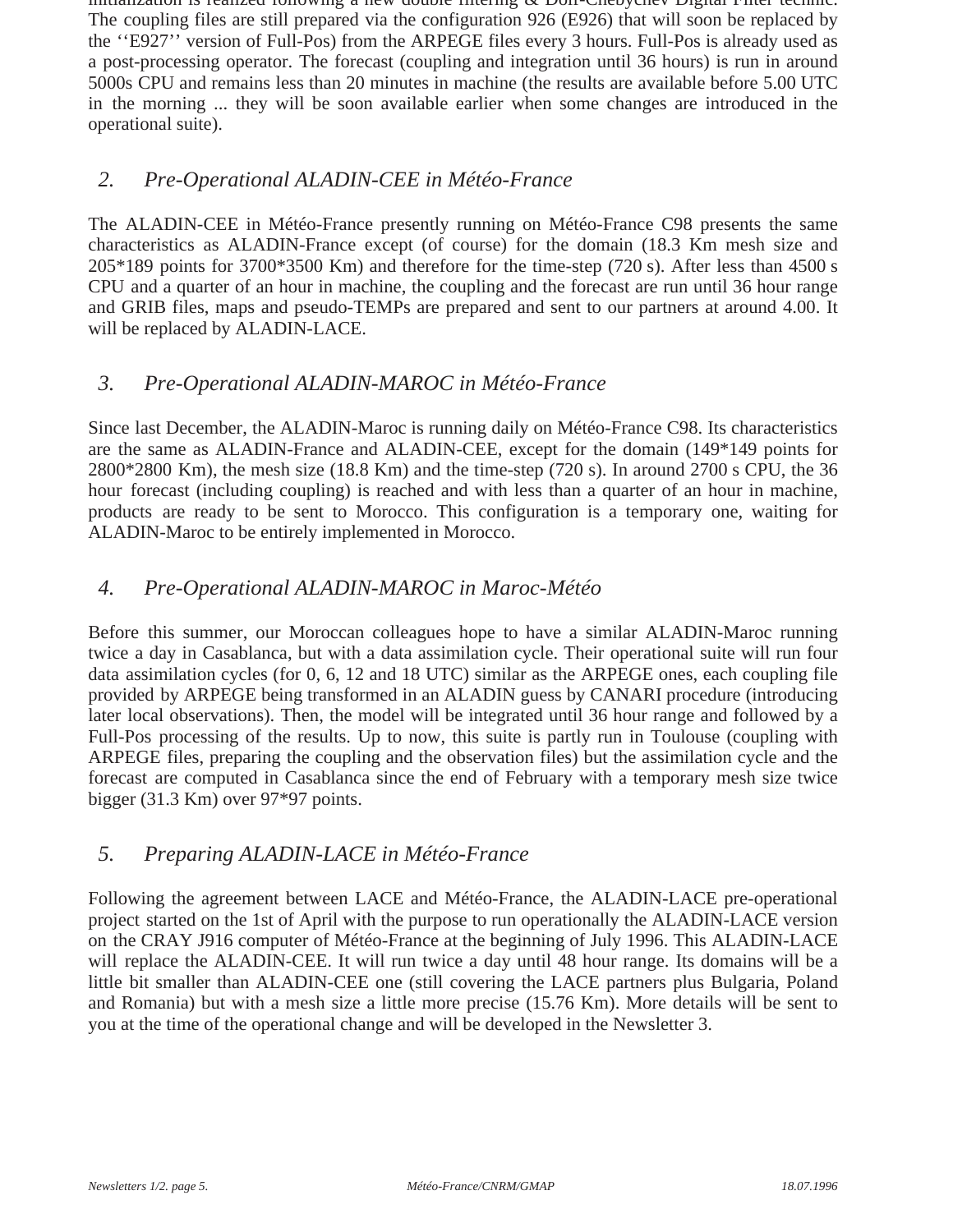## **The ALADIN models on workstation**

From the beginning, ALADIN runs on CRAY computers. An important work has been initiated, with success, last summer to make ALADIN portable, that is to run it on other platforms than Cray, especially on workstations. Many difficulties appeared for example with the format of files which is not interchangeable, with the different F90 compilers and with the optimization of calculations.

A complete portable version of ALADIN, which will offer most of the options (Eulerian, semi-Lagrangian, Hydrostatic and Non-Hydrostatic, ...) now available on Cray computers is being prepared. It will be based on ALADIN cycle 6 and integrated in the ALADIN cycles (contrary to the first successful runs obtained with temporary modifications) to permit to this workstation version to remain compatible with the other version and to benefit from any improvement in ARPEGE/ALADIN models. A victorious message will announce you when it is ready and can be expected before this summer.

The plans to use ALADIN on a workstation at home indicate at least four different platforms (DEC, IBM, HP, SUN) and with different purposes. As an example, please find above the informations provided by Romania and Slovenia about their future or on-going use of ALADIN on workstation :

- In Romania, the tests with a temporary workstation version of ALADIN based on cycle 5 have already been successful on a DEC Alpha station 250-4/266 . The first results on a temporary domain of 100\*100 points with 12.5 Km mesh are acceptable (norms in comparison with Cray results) for both Eulerian and semi-Lagrangian versions. Modifications to Digital Filter Initialization and for post-processing have been made, but no specific optimization were introduced. At that stage, a 6 hour forecast is realized in 1 hour 20 minutes... but this application is far from being optimized.
- In Slovenia, two configurations are planned : one for local weather prediction using a domain over Slovenia and surrounding area with 60\*60 points and 10 Km mesh; the other for environmental protection (realized in coordination with Krsko Nuclear Power Plant) with a domain of 30\*30 points and a mesh of 2.5 Km : the forecast wind fields will be used as input to a pollution dispersion model. The expected performance (on the DEC Alpha station 600-5/333) is about 1.5 hours to range 36 hour forecast, starting from 06 UTC. At the beginning, the boundary conditions will be provided by ARPEGE. The first pre-operational runs could happen before summer.

## **Quasi-Operational Bulletins**

A new (at that time) version of ALADIN became operational on Friday 24th of November. This version was more compatible with the semi-Lagrangian ARPEGE, allowed to reduce the excessive low level drag and to regularize energy spectra (*more details in ALADIN Quasi-Operational Bulletin number 22)*.

"ALADIN on workstation" was the subject of the *ALADIN Quasi-Operational Bulletin number 23* (more details above).

In the *ALADIN Quasi-Operational Bulletin number 25*, we were pleased to announce the production of the Prague list of GRIB files.

Some new and very important informations on the different quasi-operational versions of ALADIN were summarized in the *ALADIN Quasi-Operational Bulletin number 26 :* ALADIN-France has been in operational tests since the 11.03.96 and different changes were introduced at the same date in ALADIN-Central & Eastern Europe, in order to keep the same configurations in these two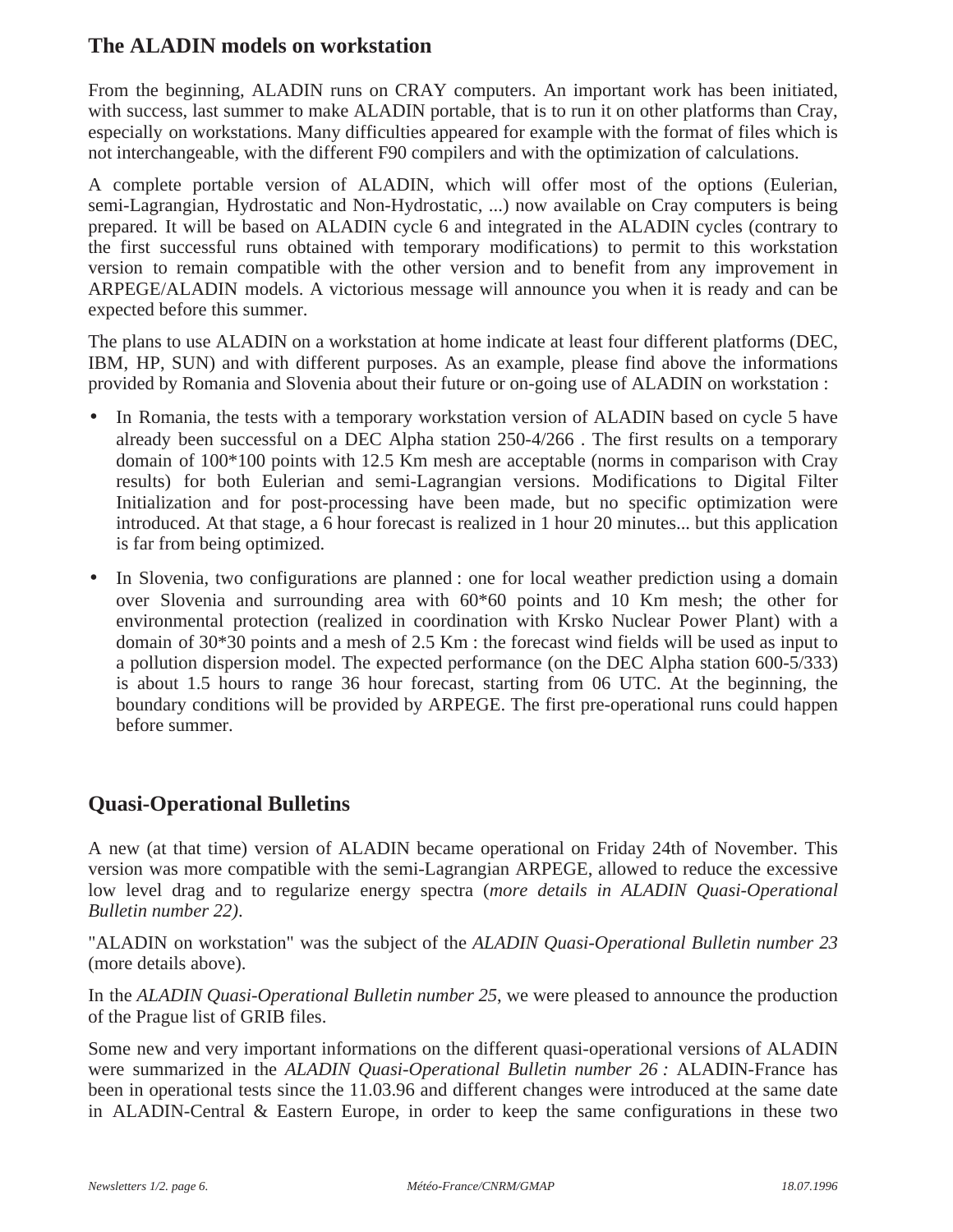models ; our Moroccan colleagues have started remote operations of ALADIN on a J916 computer in Casablanca, their ALADIN-Maroc being quite different from the two previous ones (implementation of a data assimilation cycle, ....).

The *ALADIN Quasi-Operational Bulletin number 27* only confirmed the operational implementations of ALADIN-Central & Eastern Europe and ALADIN-France... these implementations gave rise to a big failure immediately corrected (*ALADIN Quasi-Operational Bulletin number 28*).

In the *ALADIN Quasi-Operational Bulletin number 29,* correction tables for pseudo-TEMPs can be found : since the start (and until the 11.03.96), all upper-air ALADIN outputs winds have been real winds, with the [u,v] orientation taken with respect to the model's grid; but 10m winds, in the outputs, were divided by the map factor and, hence, were a bit smaller than they should have been (but with the correct direction !). Concerning the pseudo-TEMPs winds, they suffered from the same underestimation as the 10m winds but, more seriously, their direction was also wrong. The correction tables can be used to correct these two problems for all pseudo-TEMPs distributed before the 11.03.96. In these tables, other data concerning the points of the ALADIN grid used for preparing the pseudo-TEMPs messages can be found.

#### **Summaries of the participations in the ALADIN projects**

The last summaries of the participations in the ALADIN project were prepared on December 1995 and on March 1996. Please find in annexe a few graphics illustrating this summary for the Toulouse part of the project updated on the 31.03.96 and for the Total part or for the Deported part updated on 31.12.96 (I have not yet all contributions to the ALADIN project outside Toulouse from the national representatives for the first quarter of 1996). *Figure 1* gives an example of the breakdown of the men.months by countries, for the total participation in the ALADIN project. The monthly effort since the beginning of the project is presented on *Figure 2*.

The definition of the ALADIN work ''at home'' in each National Meteorological Service that we have proposed raised questions to many of the national representatives. In fact, except for the Toulouse visitors for whom every ''men.months'' is identified (with a subject, a duration, the dates of beginning and end, and the fundings), it is quite difficult to decide what to take (or what not to take) in account in the ALADIN work. It seems that quite different options have been chosen by the representatives (see *Figure 3* as an example). In itself, the result of this choice is not obvious but the most important thing (to obtain comparable estimations) is to take *the same definition*. Following the discussions that we had with some of you, we can proposed to summarize *all work necessitated by ALADIN* in each National Meteorological Service (this definition does not take in account the work of the forecasters to analyze the ALADIN outputs). We could try to use this definition and adjust it later if necessary. Anyway, the indication of the subject of the work, in addition to the name of the person and his effort during the quarter, is very important to interpret the summary.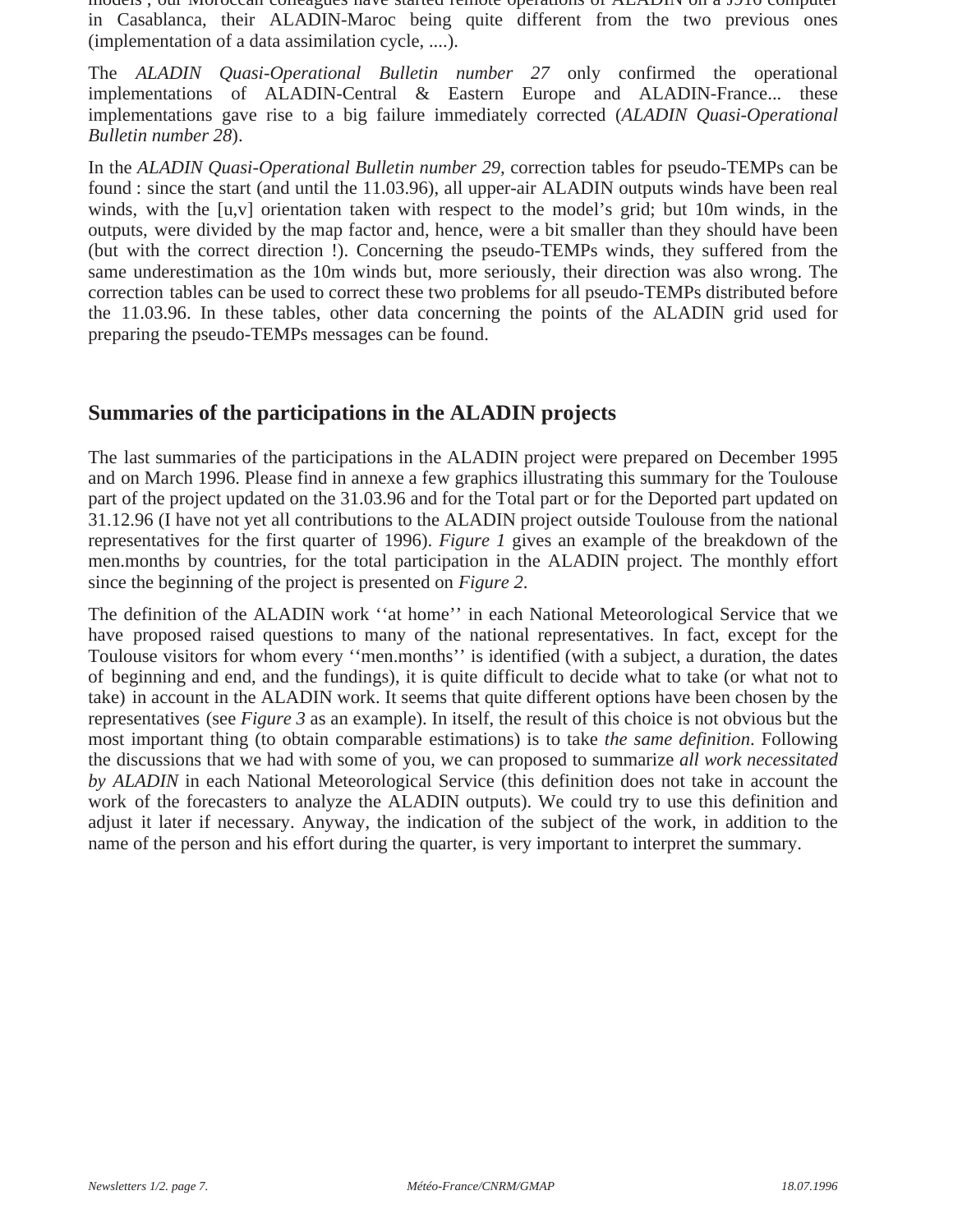## **ALADIN deported developments during the last quarter of 1995**

In this part, you will find informations sent by the representative of each country for the national participations. As a very few of them were received for the first quarter of 1996, the corresponding informations will be part of the next Newsletter.

For more details, please contact directly the authors.

On the other hand, do send me any information that you would like to be indicated here.

#### *1. Work for ALADIN at the Hungarian Meteorological Service*

Preparation of his PhD thesis report "Sensitivity studies of frontal waves using the adjoint technique" : Andras Horanyi

Decoding the GRIB files, inserting ALADIN products into the visualization system of HMS on workstations : Istvan Ihasz

Preparation of internal file formats for ALADIN files for visualization : Gabor Radnoti

#### *2. Work for ALADIN at the Hydrometeorological Institute of Slovenia*

Visualization of ALADIN GRIB : Jure Jerman

Data with VIS5D (FSL) package : Gregor Gregoric

#### *3. Work for ALADIN at the Croatian Meteorological and Hydrometeorological Service*

Elaboration of detailed theoretic documentation of HRID as post-processing tool for ALADIN pseudo-TEMPs : Drazen Glasnovic

Preparation of operational procedures for verification of ALADIN pseudo-TEMPs : Dijana Klaric.

#### *4. Work for ALADIN at the Czech HydroMeteorological Institute*

Work essentially related to the reception and processing of the outputs from ALADIN (pseudo-TEMPs and GRIBs).

Development of a HRID-like software processing prognostic TEMPs and creation of guidelines for forecaster of the interpretation of vertical time cross-sections : Filip Vana and Jirina Sokolova.

Modification of CHAGAL package to GRIB-processing and visualization program PAGB and preparation of namelists : Martin Janousek, Marjan Sandev and Jan Zacpalek.

Development of efficient and fault-tolerant scripts for downloading GRIBs minimizing latency time between data availability and start of the transfer : Martin Janousek.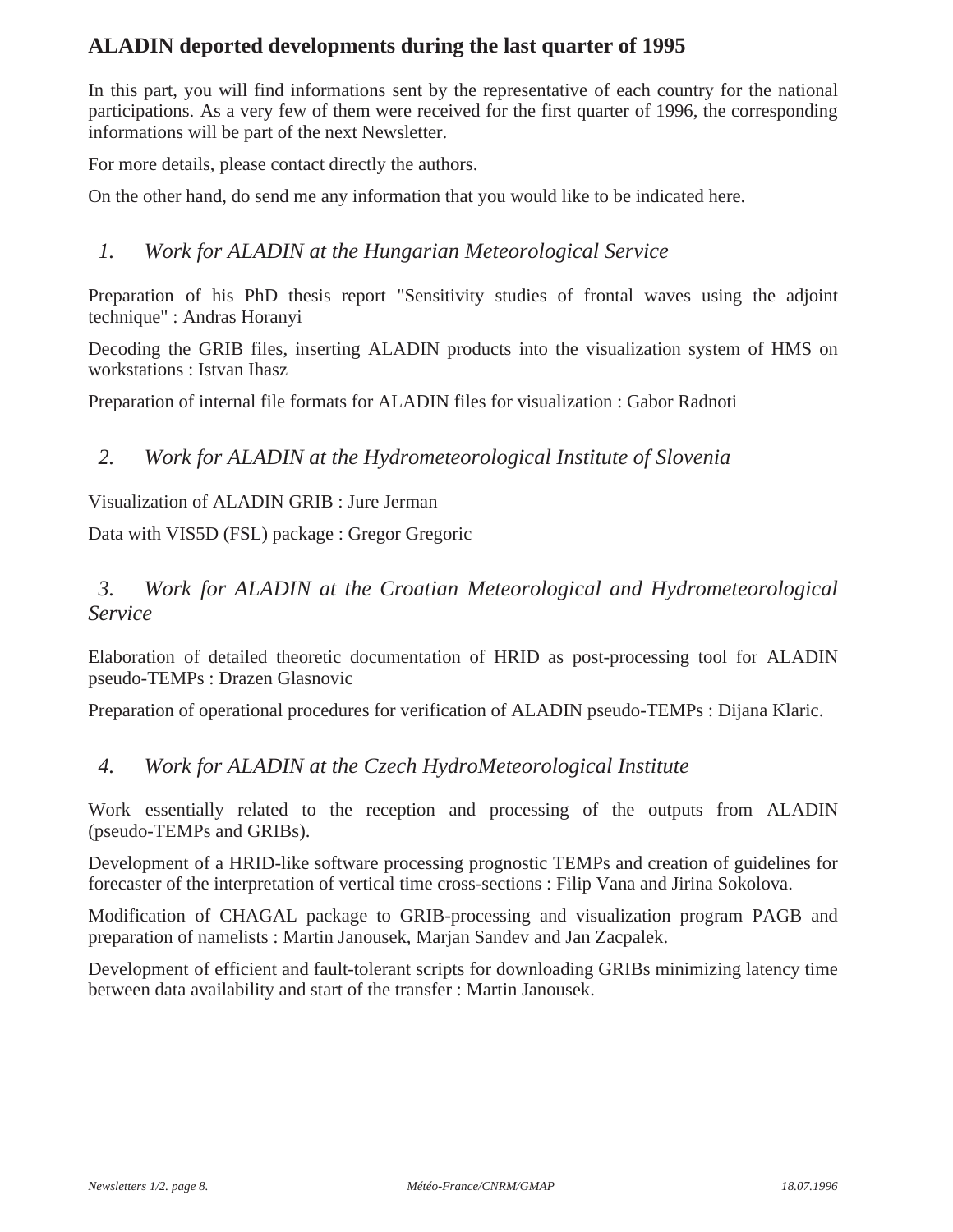#### *5. Work for ALADIN at Maroc-Météo*

Preparation and first tests of the operational suite for ALADIN-Maroc on the J916 computer in Casablanca : Radi Ajjaji and Samir Issara.

#### *6. Work for ALADIN at the Slovak Meteorological Service*

Pseudo-TEMPs visualization and verification : Oldrich Spaniel, M. Kacer, M. Kocifaj, Zuzana Pisutova and M. Gera.

Data assimilation : Marta Janiskova.

Verification : Oldrich Spaniel, M. Kocifaj and Vladimir Pastircak.

Kalman filtering : J. Vyvoda.

Data collection : Oldrich Spaniel and R. Zehnal.

#### **ALADIN developments during the last quarter of 1995 in Toulouse**

More details about these developments can be asked directly to their authors and their reports are also available on request to Joël Hoffman.

- *1. About libraries :*
- Cycle 5

The cycle 5 of ALADIN library was created and ensured the phasing with ARPEGE cycle 14.

• Fortran 90 and workstation

The adaptation of the ALADIN code to Fortran 90 was achieved by Andrey Bogatchev (Bulgaria), Liviu Dragulanescu (Romania) and part of the ALADIN team in Toulouse, with the help of people for our Computer Service (VALPARAISO team). This port was necessary to study the portability of ALADIN on workstation. Their work on an IBM platform was successful : ALADIN on workstation is now a reality. Its implementation is very technical and it needs specific configurations for any type of workstation; the content of the ALADIN library has to be modified on each workstation (functions used on CRAY must be re-defined or modified, the data representation is hardware dependant so files must be code/decode). Different configurations of ALADIN were able to run on the two platforms tested : Eulerian with/without physics, semi-Lagrangian with/without physics, Non-Hydrostatic. The results of these runs have been compared with those from CRAY. The observed differences are of the same order of magnitude as the errors obtained during the files conversion from CRAY to the workstation.

• Full-Pos and EE927

Thanks to Jaouad Boutahar and Mehdi El Abed (Morocco), the post-treatment (Full-Pos) was validated for ALADIN and it is possible to create ALADIN input files from ALADIN files (and not only from ARPEGE ones) using configuration so-called EE927.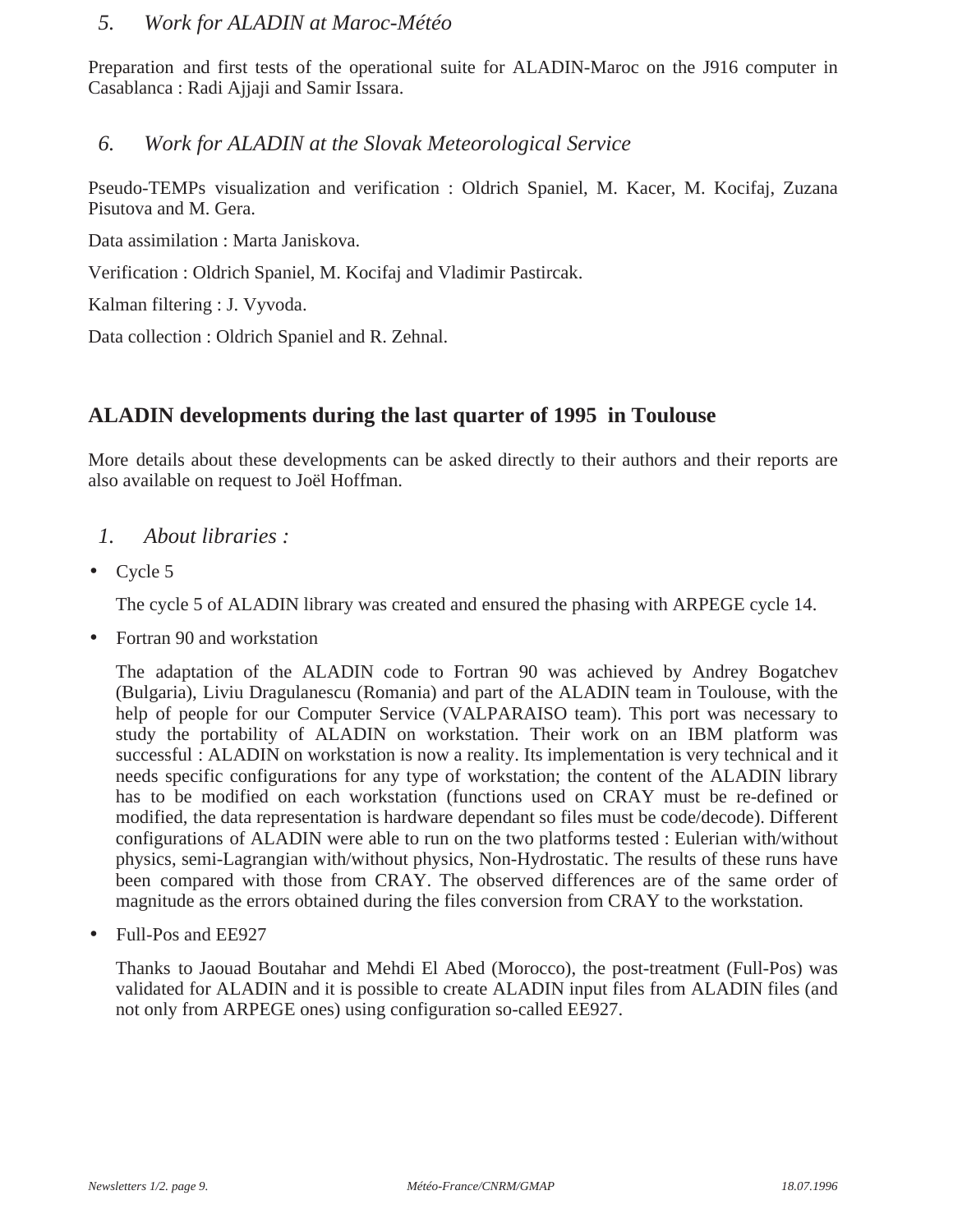#### • ISBA scheme

The ISBA surface scheme needs specific climatological files to be implemented in ALADIN. Adam Diedzic (Poland) has prepared such files with a tool to create them.

#### *2. About diagnostics :*

The software HRID developed in Croatia has been completed and its documentation has been written (Nedjeljka Brzovic from Croatia). HRID offers two kinds of outputs : vertical profiles of thermodynamic and stability parameters, two-dimensional time cross sections.

A tuning method for horizontal diffusion coefficients has been outlined after a study of the relation between these coefficients and the model resolution (Zuzana Pisutova from Slovakia). This tuning was realized by means of spectral diagnoses on kinetic energy.

Some experiments of ALADIN with a very high resolution and on a small domain over Slovakia have been run by Vladimir Pastircak (Slovakia).

#### *3. About analysis :*

Following the NMC method, the fields of forecast errors in the analysis can now be calculated and a very useful and practical script was developed for this purpose to make spectra from ARPEGE and ALADIN files (Marek Jerczynski from Poland).

#### *4. About trajectory modeling :*

The possibility of using the forecast files provided by ALADIN as input data for MEDIA (a trajectory model) was studied by Jan Macoun (Czech Republic). The good results obtained for the two situations that were simulated entitle us to be optimistic about such simulations.

#### **ALADIN developments during the first quarter of 1996 : in Toulouse**

Last quarter, thirteen visitors (and one French student) joined their efforts to the Toulouse permanent ALADIN team. Their main developments concerned :

#### *1. About scripts and libraries :*

• preparing cycle 6

This long work has begun with the necessary changes in spectral arrays : Andras Horanyi (Hungary) and Patrick Le Moigne (Météo-France).

• Non-Hydrostatic and semi-Lagrangian

Modifications in the semi-Lagrangian were introduced and partly validated in order to allow to use semi-Lagrangian also in Non-Hydrostatic version : Radmila Bubnova and Martin Janousek (Czech Rep.).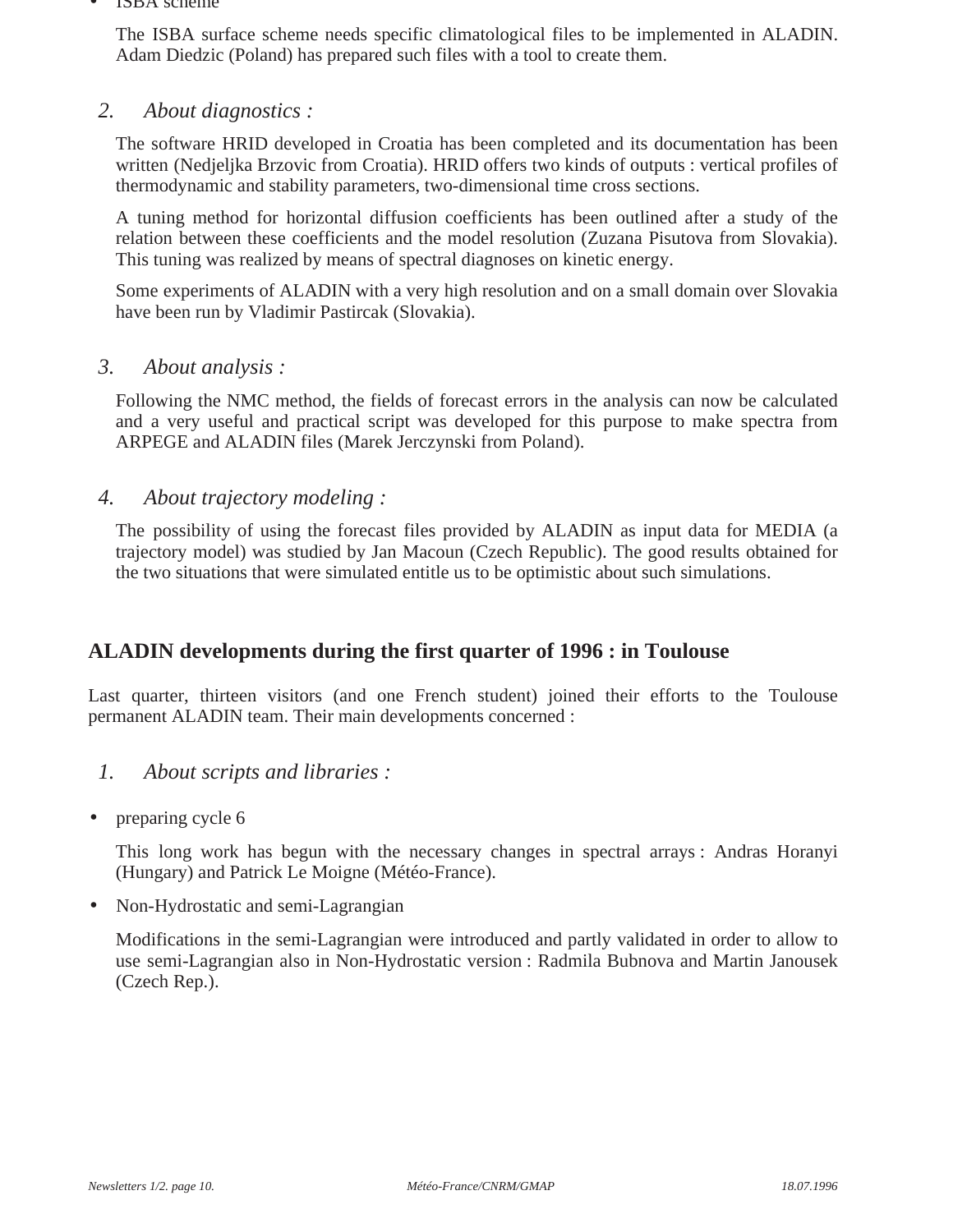• Fortran 90 and workstation version

The adaptation of the ALADIN code to the Fortran 90 has continued with the Toulouse team. First runs on a DEC station have been successful.

• Pre-Operational tasks for the Toulouse team

ALADIN-France was prepared and changes were introduced in ALADIN-CEE. Different configurations of the Full-Pos ALADIN were modified and validated. The procedures to prepare pseudo-TEMPs are being modified and will avoid some operational problems recently appeared. A new version of CHAGAL is available on CRAY with some additional options (access and explanations can be asked to Jean-Daniel Gril).

• tool for vertical cross-sections

This tool for preparing vertical cross-sections from ALADIN files is being developed by Nedjeljka Brzovic (Croatia) and Jean-Daniel Gril (Météo-France).

#### *2. About validation :*

- Gregor Gregoric (Slovenia) has studied the pressure drag created by the Alps. He introduced the pressure drag parametrization developed at ECMWF in ALADIN. The effect, contrary to what was noticed in ARPEGE, is very slight at the ALADIN resolution.
- Unrealistic cyclogenesis appeared this winter in ALADIN over the Mediterranean Sea. Neva Pristov (Slovenia) tried to find the reasons of these bad forecasts. Some changes concerning the resolution or the numerical scheme (Eulerian or semi-Lagrangian) did not give any significant sensibility. The problem could be in too noisy initial state.
- ALADIN, besides to be used as a reliable weather prediction tool, can be used as a sophisticated research tool, interesting for the global meteorological scientific community. That is the purpose of Nedjeljka Brzovic (Croatia) in the COMPARE (Comparison of Mesoscale Prediction and Research Experiments) project at Météo-France.

#### *3. About physics :*

The paramerization of shallow convection through internal downdrafts in a deep convection routine was coded by Mark Zagar (Slovenia) and will be very soon in the general ALADIN code.

#### *4. About analysis and assimilation :*

- Marta Janiskova (Slovakia) continues her PhD study about the development of a simplified physics package for the 4D variational analysis.
- The collaboration with our Spanish colleagues began this quarter with the visit of Jacobo Orbe Zalba : after his familiarization with ALADIN, he worked on the CANARI part. His purpose was to initiate the tuning of the coefficients involved in the analysis quality-control for the future France-Spain version.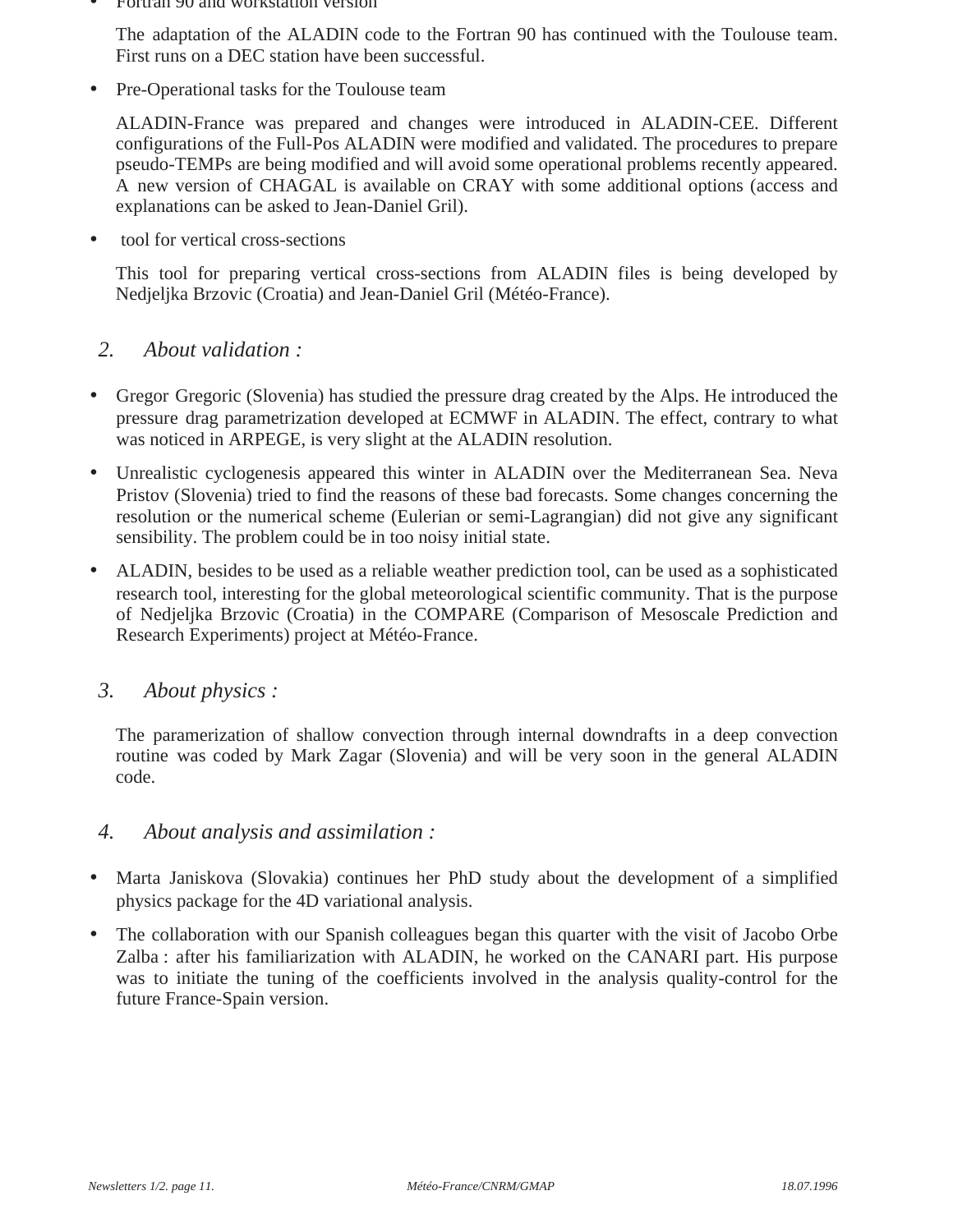#### *5. About trajectory modeling :*

New simulations were carried out using two situations of the ETEX campaign : the ALADIN forecasts were used with success as input to the MEDIA model : Vladimir Ivanovici (Romania).

#### *6. About ALADIN coupled with ALADIN :*

A Météo-France student (Fabrice Guillemot) is trying to couple an ALADIN at a very high resolution with another ALADIN at a lower resolution. The configuration EE927 of Full-Pos will be used for that sort of coupling but there are still some problems in it.

#### *7. Statistical Adaptation*

Jan Zacpalek (Czech Rep.) studied the methods and the tools used for statistical adaptation in Météo-France for ARPEGE and ECMWF models.

#### **ALADIN informations available**

These informations (and others) are available on a public ftp (updated in April). A WWW server is ... planed to display information on ALADIN. Later, you will be informed by e-mail about the direct access to the ALADIN Web pages.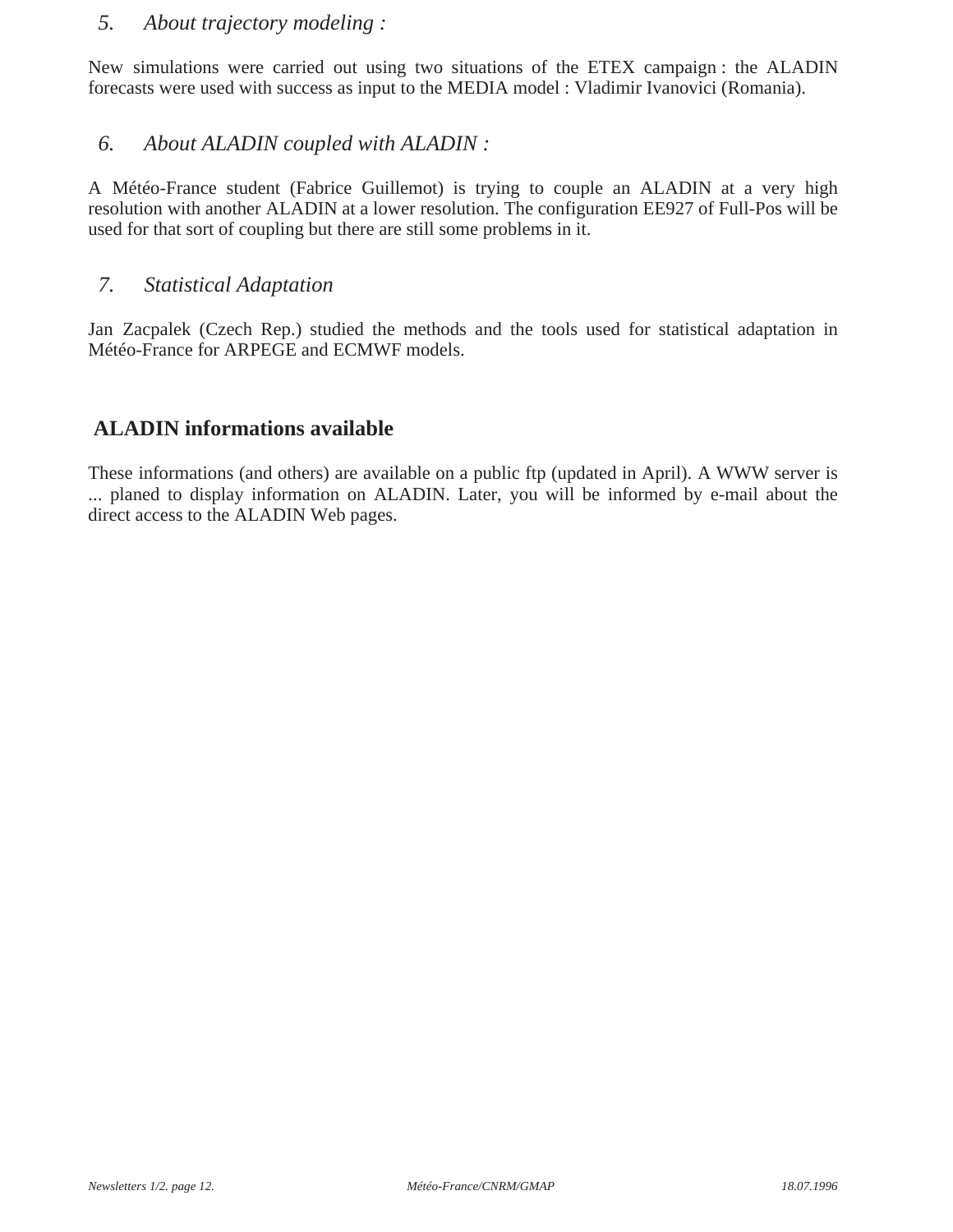#### **Annexes :**

*Figure 1*



**Total Participation in the ALADIN project**

Updated on 30-JUN-97 (Toulouse) and 31-MAR-97 (Outside)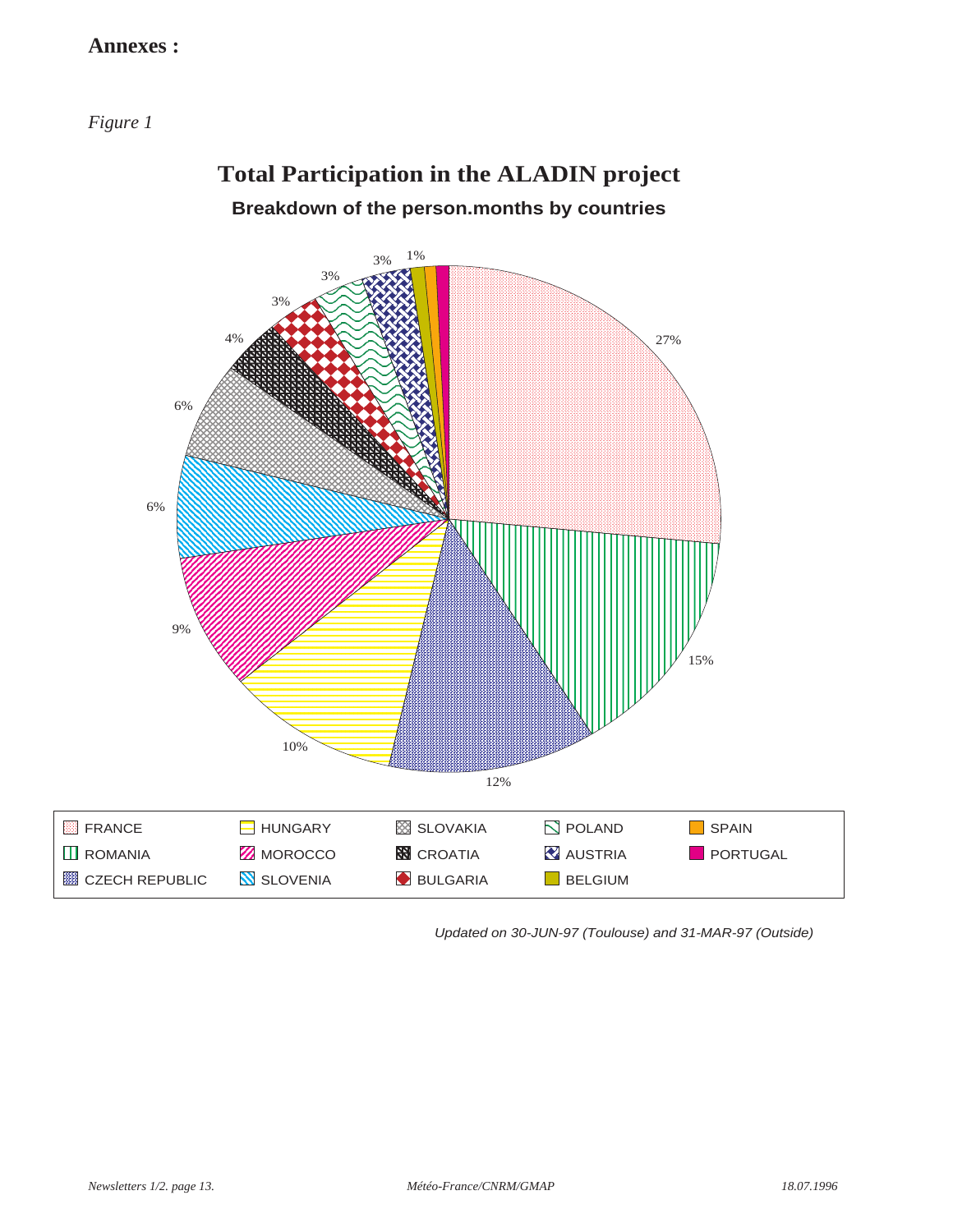





**Participation in the Toulouse part of the ALADIN project**

Participation in the Toulouse part of the ALADIN project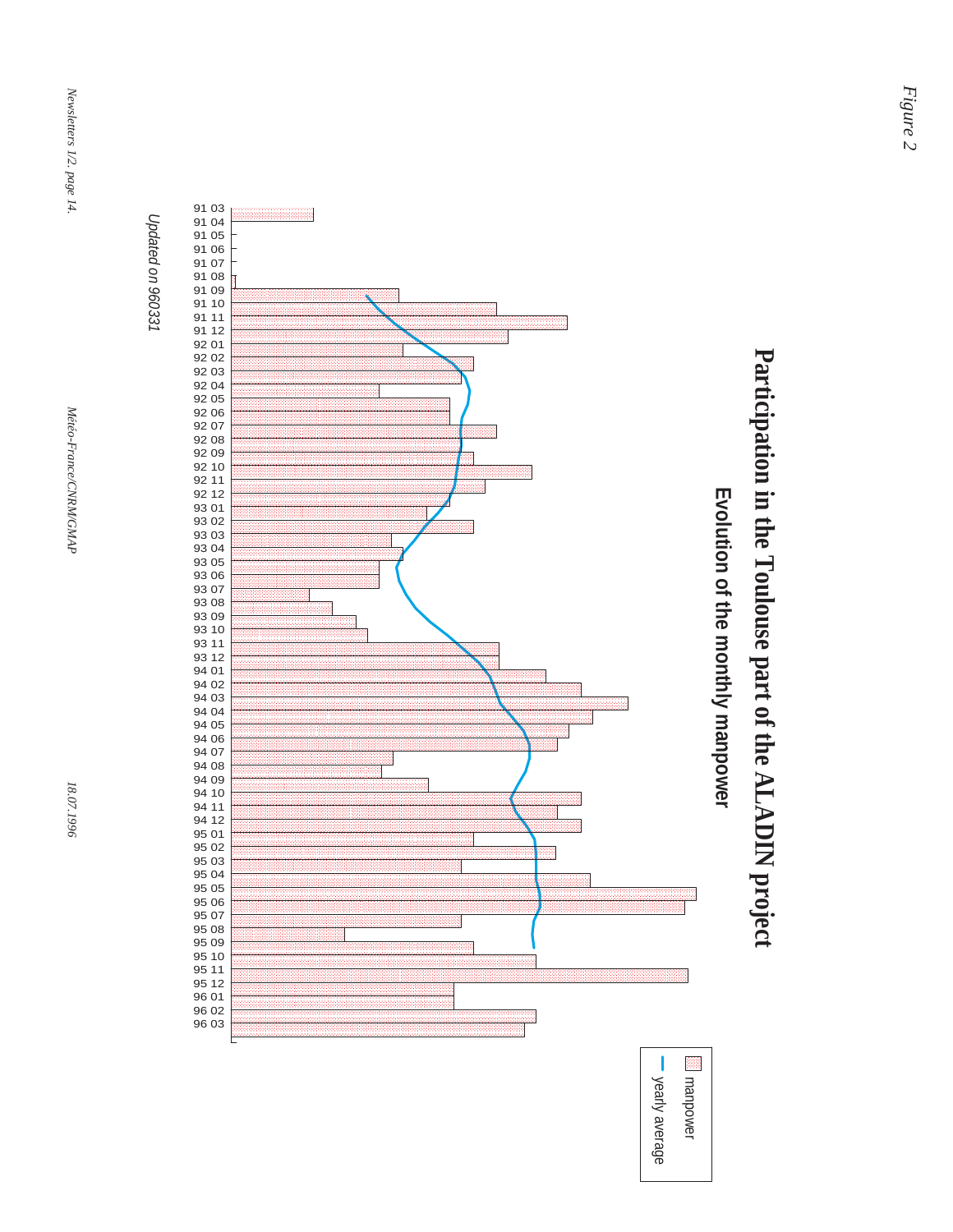

# **Participation in the ALADIN project since the last quarter of 1995**

Updated on 951231

*Météo-France/CNRM/GMAP*